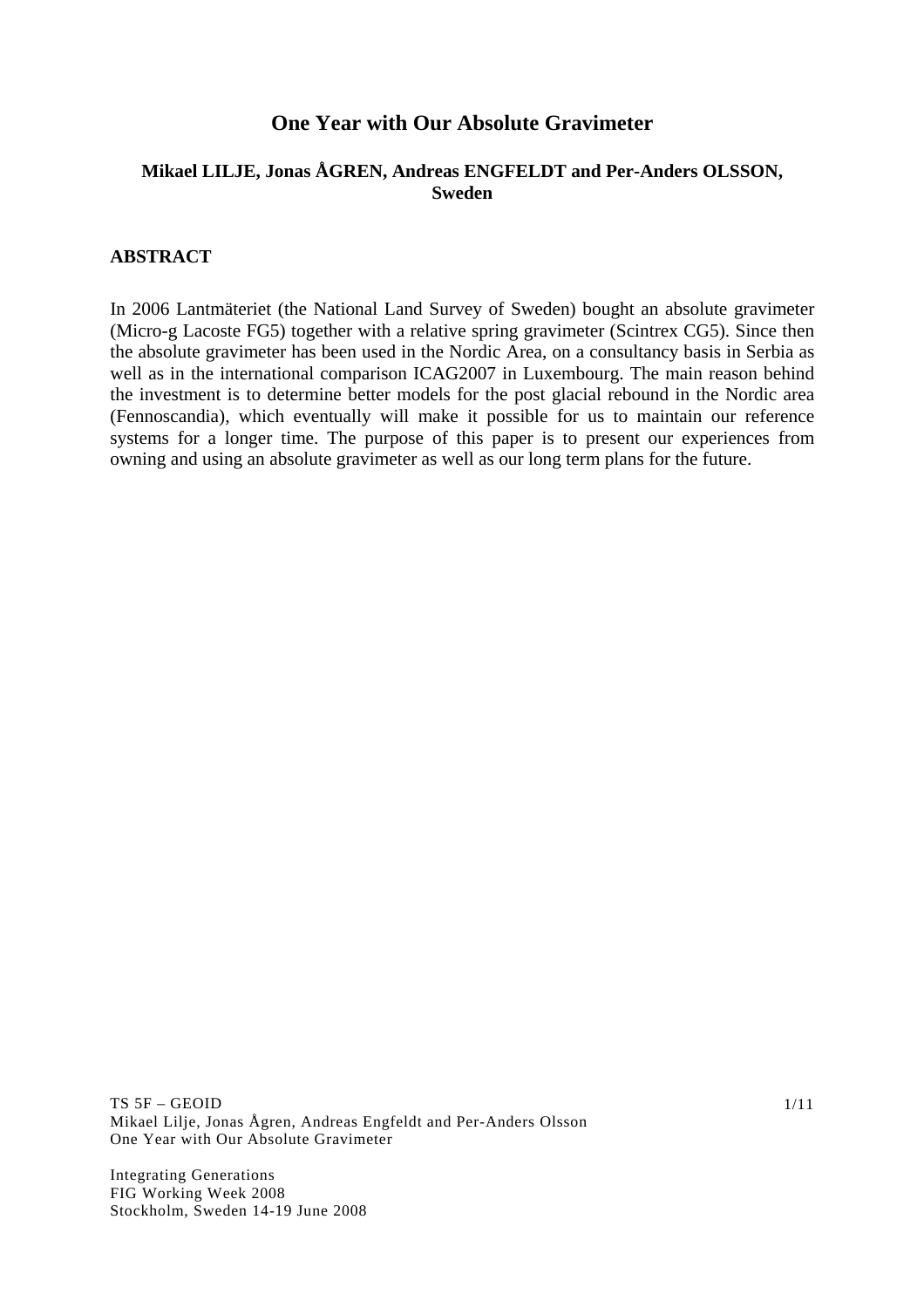# **One Year with Our Absolute Gravimeter**

# **Mikael LILJE, Jonas ÅGREN, Andreas ENGFELDT and Per-Anders OLSSON, Sweden**

### **WHY DOES LANTMÄTERIET NEED TO DETERMINE THE GRAVITY?**

The main tasks for the geodetic research division at Lantmäteriet (the National Land Survey of Sweden) are to develop, monitor and maintain the national reference systems and frames in all dimensions (3D, horizontal, height) as well as gravity so that the need of the society is satisfied. This also includes the determination of various transformation formulae as well as geoid models. Lantmäteriet also has an important role to make sure that GNSS can be used efficiently in Sweden, which means that we have developed our National CORS network called SWEPOS™. Many of our projects are done in close co-operation with our Nordic colleagues as well as other international bodies.

Lately, several different Nordic institutions as well as other international actors have observed gravity with absolute gravimeters in the Nordic and Baltic area. These efforts have been coordinated through the working group of geodynamic within NKG (Nordic Commission of Geodesy). The main purpose of these measurements has been to detect the change of gravity over time, mainly caused by the post glacial rebound. Other techniques to contribute to this are permanent GNSS, repeated levelling and tide gauge observations. An important contribution from absolute gravimetri is that the technique makes it possible to determine the effect from post glacial rebound on the gravity field of Earth, both direct on the gravity as well as indirect on the geoid. The observations also contribute to the investigation on mass distribution within the Earth. Another aim of the observations during the last years has been to calibrate GRACE. Involved organisations have been using either *Micro-g Lacoste FG5* or *JILAg* gravimeter. The first mentioned instrument can be considered as the state-of-the-art. Lantmäteriet bought a Micro-g Lacoste FG 5 during 2006 from the company Micro-g LaCoste Inc (USA).

In Sweden we have introduced a new generation of reference systems during the last decade. These are SWEREF 99 (3D as well as horizontal), RH 2000 (height) and geoid model(s) attached to them. To secure their quality over time we need to model phenomena as post glacial rebound and to do this we need long time series of observations of gravity and GNSS. This is the main reason for continuous absolute gravity measurement and the need will remain for long period for Sweden as well the Nordic Area. To make sure that we are not relying too much on others as well as to develop our own knowledge, Lantmäteriet decided to invest in this field.

Lantmäteriet has measured gravity for many years. Lantmäteriet are responsible for the national gravity system. Historically, international colleagues have been measuring our fundamental points with an absolute gravimeter and Lantmäteriet has been to densify our

Integrating Generations FIG Working Week 2008 Stockholm, Sweden 14-19 June 2008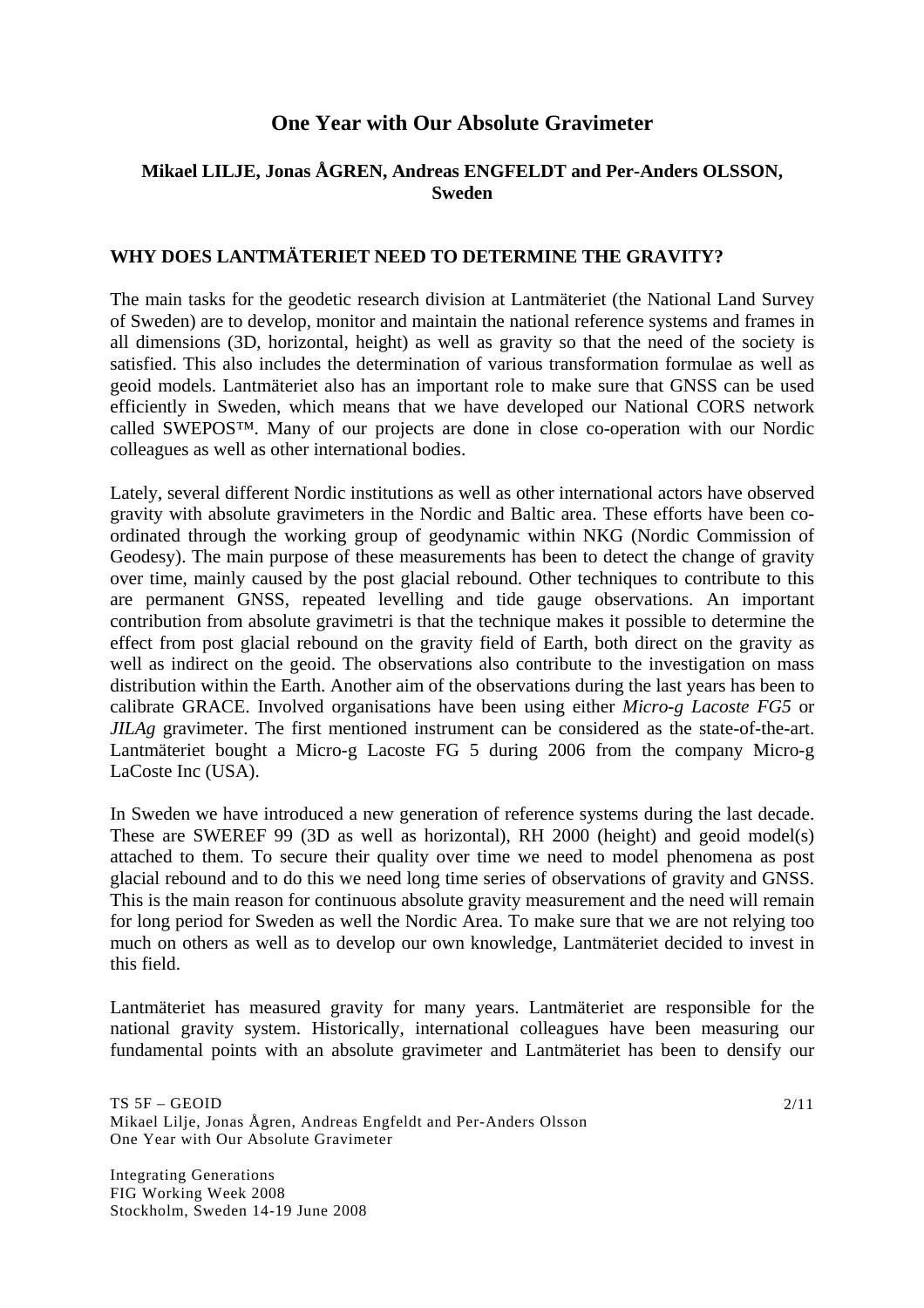networks measuring relative from these. Our second order network has a density of one point every 5 km.

Some of the main reasons for gravity determination can be summarized as follows:

- To develop geoid models
- To calculate heights above sea level e.g. orthometric heights
- To determine the gravity change over time as an input for the determination of a model of the post glacial rebound.
- For Geophysical purposes
- To calibrate various instruments

# **CONSEQUENCES OF THE INVESTMENT**

It is a big stage to buy an absolute gravimeter. The instrument in itself is very expensive, requires a lot maintain and calibration. It also requires extensive personnel investments both when it comes to skill development, continuous management as well as measurements. It is not worth while to buy such an instrument if one does not have sufficient personnel or knowledge or can allocate the resources. During the last years Lantmäteriet has participated at other organisations' measurements. This meant that one person at the Geodetic Research Division at Lantmäteriet already could measure with an absolute gravimeter. After the purchase, approximately five persons can now more or less handle the instrument on its own. The major development however has come on the theory side, where a number of employees have improved their knowledge on gravimetry. Lantmäteriet has also made it possible for one person to start his ph. d. focused on absolute gravimetry and its error sources.

It should be made clear that the investment of an absolute gravimeter of course does not eliminate the need for relative gravity measurements. It is even so that the investment of the absolute gravimeter forced us to invest also in a relative gravimeter. Measurement with absolute gravimeter requires that the vertical gradient is decided with high precision. This is suitable done with a relative gravimeter. The vertical gradient describes how the gravity varies in height at the observation site. Lantmäteriet purchased the most appropriate relative gravimeter for this purpose, namely a Scintrex CG-5 from Scintrex Limited (Canada).

# **DETERMINATION OF ABSOLUTE GRAVITY**

Lantmäteriet acquired one absolute gravimeter of the type Micro-g LaCoste FG-5 with serie number 233. There are today approximately 50 more instruments in the world of this type. The cost of the instrument together with some extra equipment, a relative gravimeter, education and some more ended up to be approximately USD 420 000. Adding up, we also needed a new vehicle to transport the instrument.

The instrument, see figure 1, was delivered in seven boxes and weights together approximately 130 kg. To this is added at least equally amount of additional equipment and spare parts.

TS 5F – GEOID Mikael Lilje, Jonas Ågren, Andreas Engfeldt and Per-Anders Olsson One Year with Our Absolute Gravimeter

Integrating Generations FIG Working Week 2008 Stockholm, Sweden 14-19 June 2008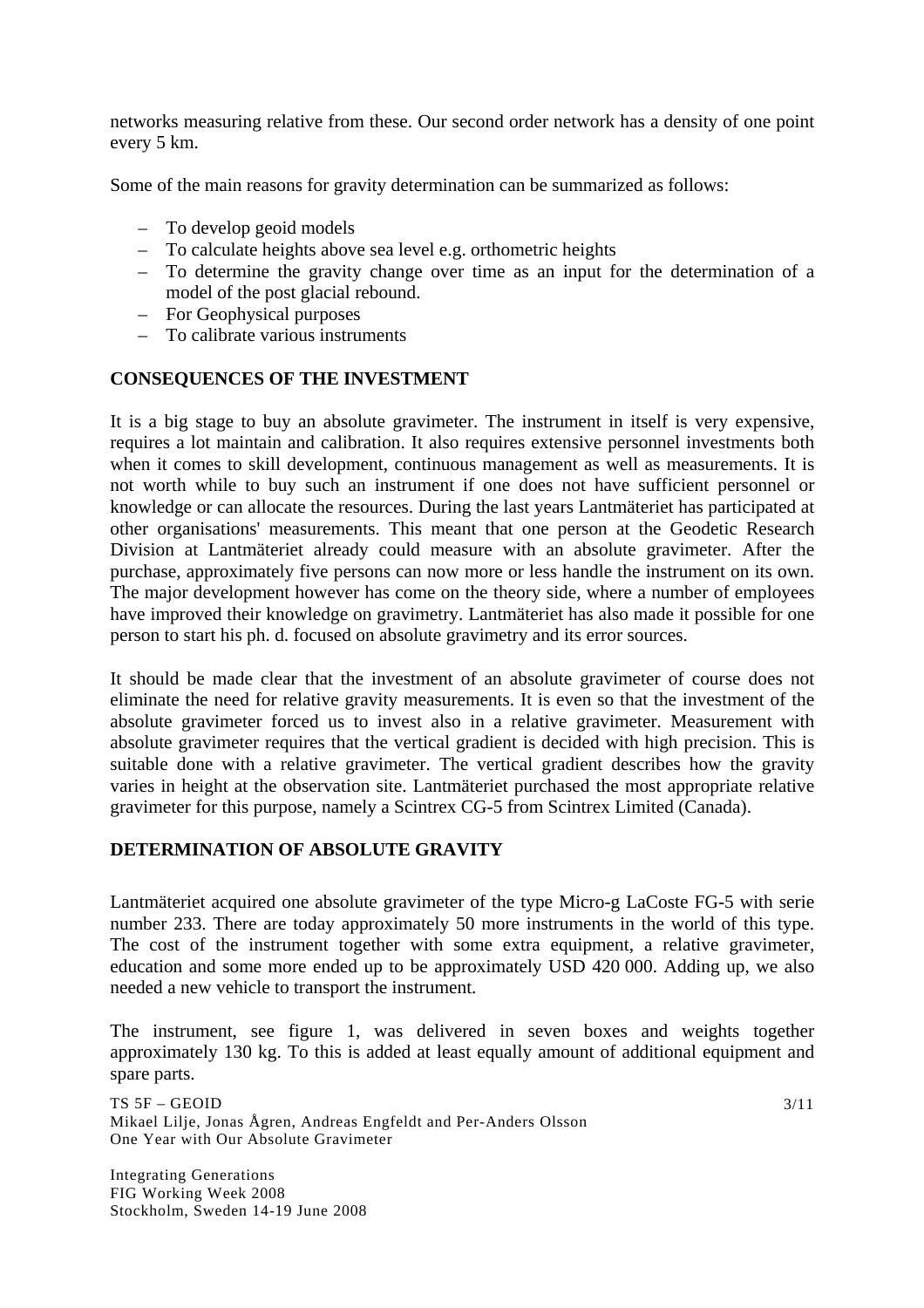

**Figure 1:** The Swedish instrument

The FG5 instrument is the most accurate type of absolute gravimeter ever constructed for practical applications and is capable of delivering a standard error of about 2 μGal. Absolute here means that the gravity is determined relative to absolute physical standards of time and length. This implies that the instrument has to be carefully calibrated against the standards kept at national and international laboratories around the world in order to achieve gravity values that do not drift over time.

The FG5 operates according to the ballistic or free-fall method, see figure 2. An object is dropped inside a vacuum chamber (called the dropping chamber). The trajectory of the freely falling object is accurately monitored using a Mach-Sender interferometer using laser light with very stable wavelength. The falling object is also accurately clocked by an atomic rubidium clock. The fall of the object is referenced to a stable active-spring system called the super spring, which provides isolation against micro-seismic disturbances and greatly improves the noise performance of the FG5. The main parts of the FG5 instrument are illustrated in Figure 2. The picture does not show the laser or the electronics box, which also contains the rubidium clock.



**Figure 2:** Schematic diagram of the FG5 instrument. We have been using the following observation strategy:

TS 5F – GEOID Mikael Lilje, Jonas Ågren, Andreas Engfeldt and Per-Anders Olsson One Year with Our Absolute Gravimeter

Integrating Generations FIG Working Week 2008 Stockholm, Sweden 14-19 June 2008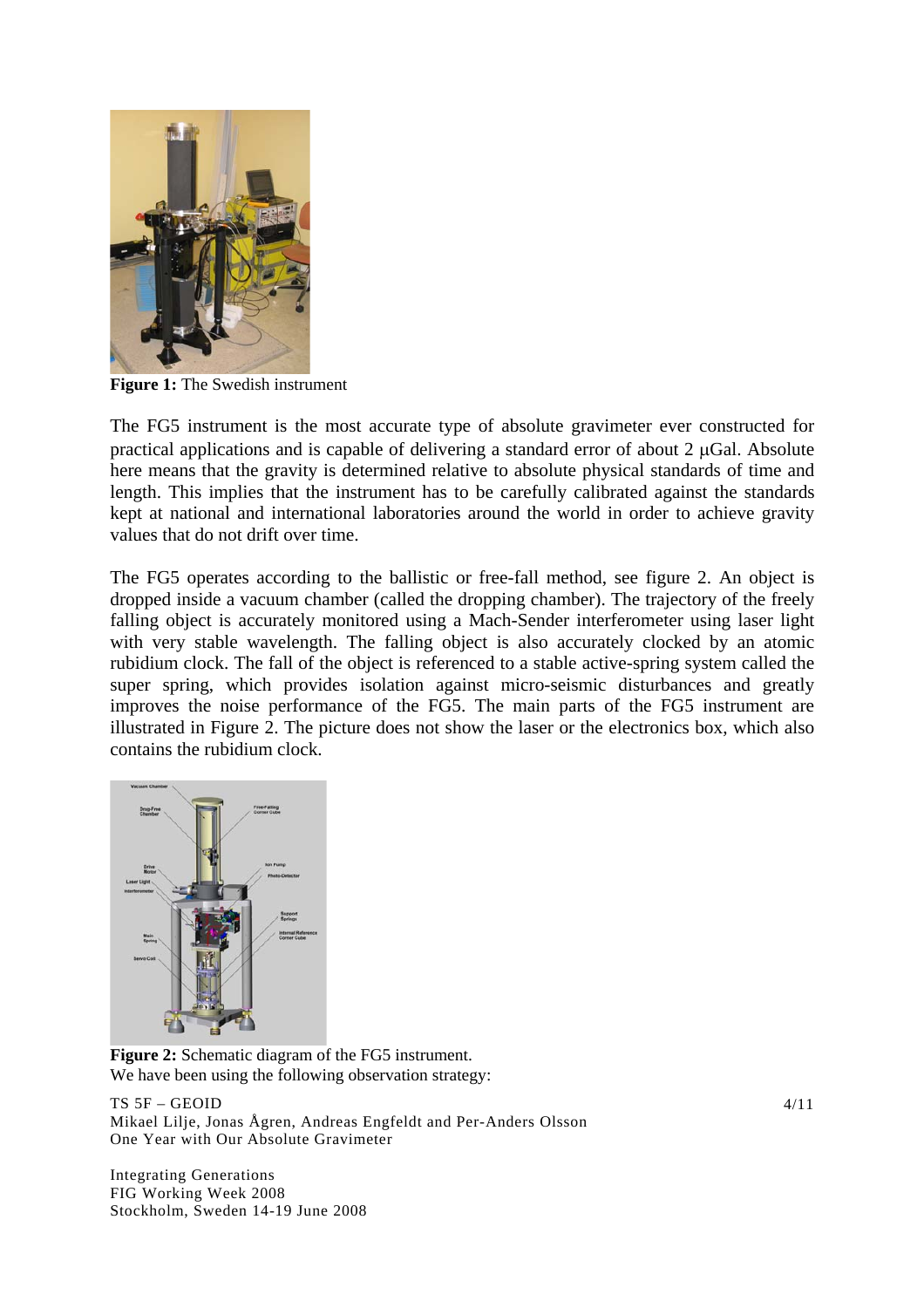- The observations are collected in two sessions (or set ups) with the instrument first oriented in the North orientation and then in the South orientation. In each session observations are collected during approximately 24 hours. The reason for choosing North/South orientations is to minimise the influence of the coriolis force on the falling object (Niebauer et al. 1995). To use two independent set ups also increases the reliability and reduces the influence of set up dependent error sources. The main reason for preferring 24 hour sessions is to reduce errors with this period, for instance ocean tide loading modelling errors.
- Each 24 hour session is divided into 48 sets with 50 drops each. One drop is made every 10 seconds, which means that each set is a little more than 8 minutes long. Furthermore, the time interval between the sets is 30 minutes. For 2008 we have decided to use 24 sets for every 24 hours instead.
- The levelling and the verticality of the instrument is checked and adjusted (if needed) once every 3-4 hours except during the night. The last check each is made at approximately ten o clock (local time) in the evening and the first check is made around eight in the morning. During the check the following items are also checked,
	- Current to the ion pump
	- Spring position
	- Fringe amplitude
	- Laser voltages
	- Temperature

The vertical gradient of gravity is needed both to compute the absolute gravity value from the time-distance pairs of the falling object and to reduce the computed absolute gravity value at 1.200 m down to the marker on the floor at height 0.000 m.

We have been observing the gravity difference between one point approximately 1.5 metres above the marker and another one as close to the marker as possible, both points having the same horizontal position. By accurately measuring the distance between the upper and lower points, the gradient can be derived. The gravity differences were observed using the Swedish relative gravimeter Scintrex CG-5 and the distance was determined using a levelling bar.

The Scintrex CG-5 is a relative spring gravimeter (Torge 1989) manufactured by Scintrex Limited (Canada), nowadays owned by Micro-g LaCoste Inc. It works according to the following principle: The gravitational force on a proof mass is balanced by a spring and a small electrostatic restoring force. The position of the proof mass is altered by a change in gravity, which is sensed by a capacitive displacement transducer. An automatic feedback circuit then applies DC voltage to the capacitor plates producing an electrostatic force on the mass which brings it back to the null position. In this way relative gravity differences can be observed with high accuracy; see Torge (1989) and Scintrex (2006).

For highest accuracy one would have to consider at least also the second order term (derivative) for the reduction to the marker, but this component is much smaller and is therefore rejected in the present campaign. It should be pointed out, though, that the gradient is determined by taking the difference of two gravity values reasonably close in height to the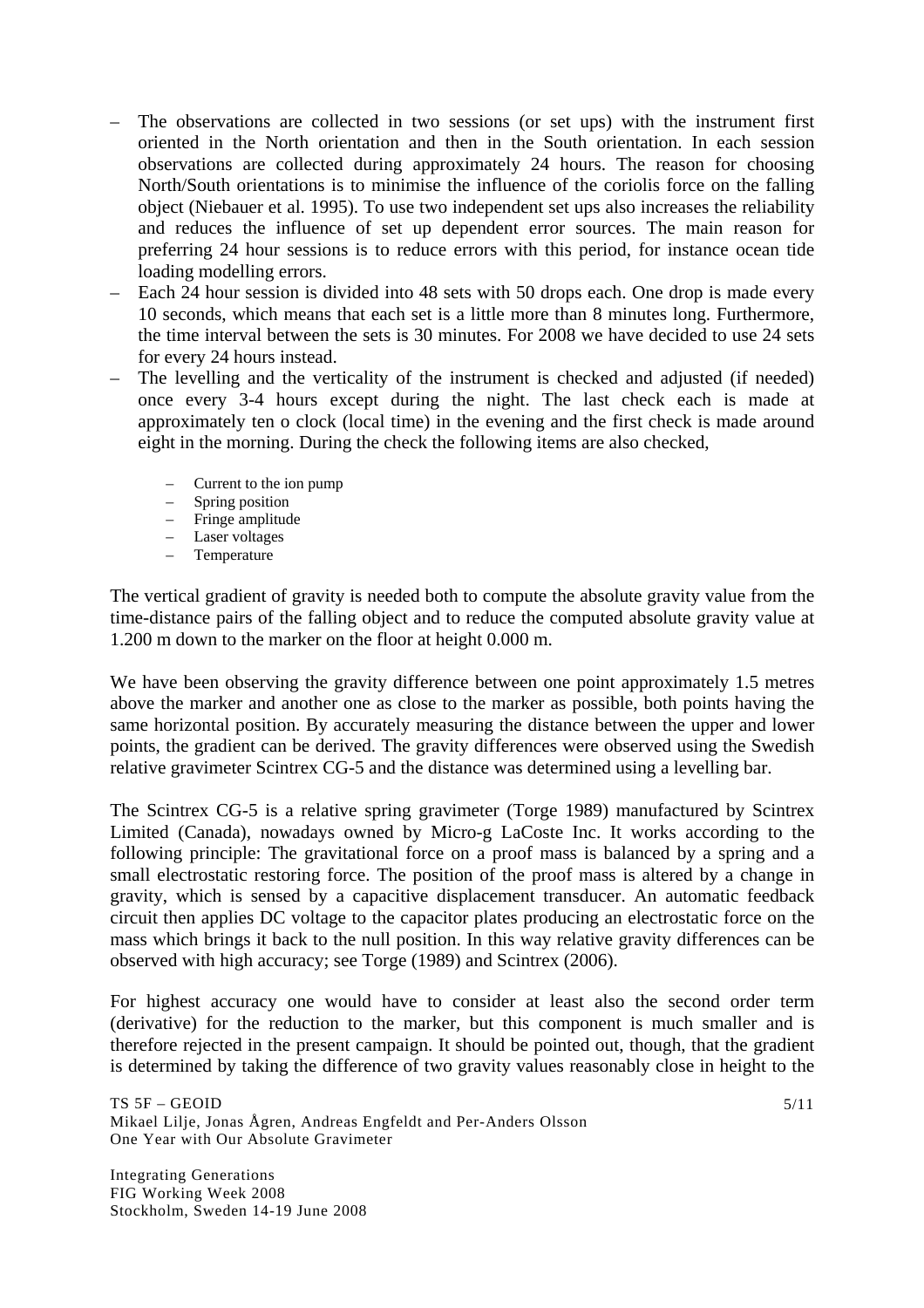points between which the reduction is made (0.000 m and 1.200 m). Due to this fact, it can be expected that the error of not considering the second or higher order terms is small.

The gravity differences were determined by the following strategy: Each CG-5 observation is made by continuously averaging over 60 seconds using the Seismic filter for reduction of micro seismic disturbances and earth tide corrections. The final gravity difference is obtained as the mean of six gravity differences, each determined by observing/averaging in the following way with the CG-5: 60 s down, 60 s up, 60 s up, 60 s down. The reason for observing in this order is to reduce the influence of a possible drift over time in the relative gravimeter.

The absolute gravity observations were processed using the g Absolute Gravity Processing Software version 7, which is a product of Micro-g LaCoste Inc. This g software is standard for processing of FG5 observations. It is used both to run the absolute gravimeter and for processing of the observations. In this project version 6 was utilised in the field, while version 7 was used for the final processing.

The g software fits a modified parabola to the observed time-distance pairs (601 for each drop) to obtain one gravity value per drop. Due to the fact that gravity varies along the fall, it is not sufficient to estimate a simple parabola. The variation of gravity with height is handled by introducing pre-determined vertical gradients in the observation equation. Corrections are then applied for the following effects; see e.g. Torge (1989) for more details:

- Polar motion.
- Earth tides.
- Ocean tide loading. The method of Farrell (1972) is used with a mass conservation correction.
- Atmospheric pressure. The internal barometer is used to observe the air pressure for each drop, which is then utilised to compute the correction.

The mean is then computed for each set and the session gravity is derived as the mean value of all sets. A number of statistical parameters are also computed. The "drop scatter" and "set scatter" are the estimated standard errors for the individual drops and for the individual sets, respectively. The drop scatter is estimated for each set from the corresponding drop values and the set scatter is computed using all set mean values for the session in question. Since the statistical standard errors are usually too optimistic due to the presence of systematic errors, another measure called the "uncertainty" is also computed. The latter quantity is derived by quadratic addition of a systematic component to the statistical standard error,

Uncertainty = 
$$
\sqrt{\sigma_{statistical}^2 + \sigma_{systematic}^2}
$$
 =  $\sqrt{\frac{(\text{scatter})^2}{N} + \sigma_{systematic}^2}$  (1)

where *N* is the number of observations used to compute the scatter. Note that the statistical standard error is here equal to the standard error of the mean. The systematic standard error <sup>σ</sup> *systematic* is in turn derived by quadratic addition of a number of standard errors for different factors like laser, system and set up. The uncertainty is used as a more realistic accuracy

TS 5F – GEOID Mikael Lilje, Jonas Ågren, Andreas Engfeldt and Per-Anders Olsson One Year with Our Absolute Gravimeter

Integrating Generations FIG Working Week 2008 Stockholm, Sweden 14-19 June 2008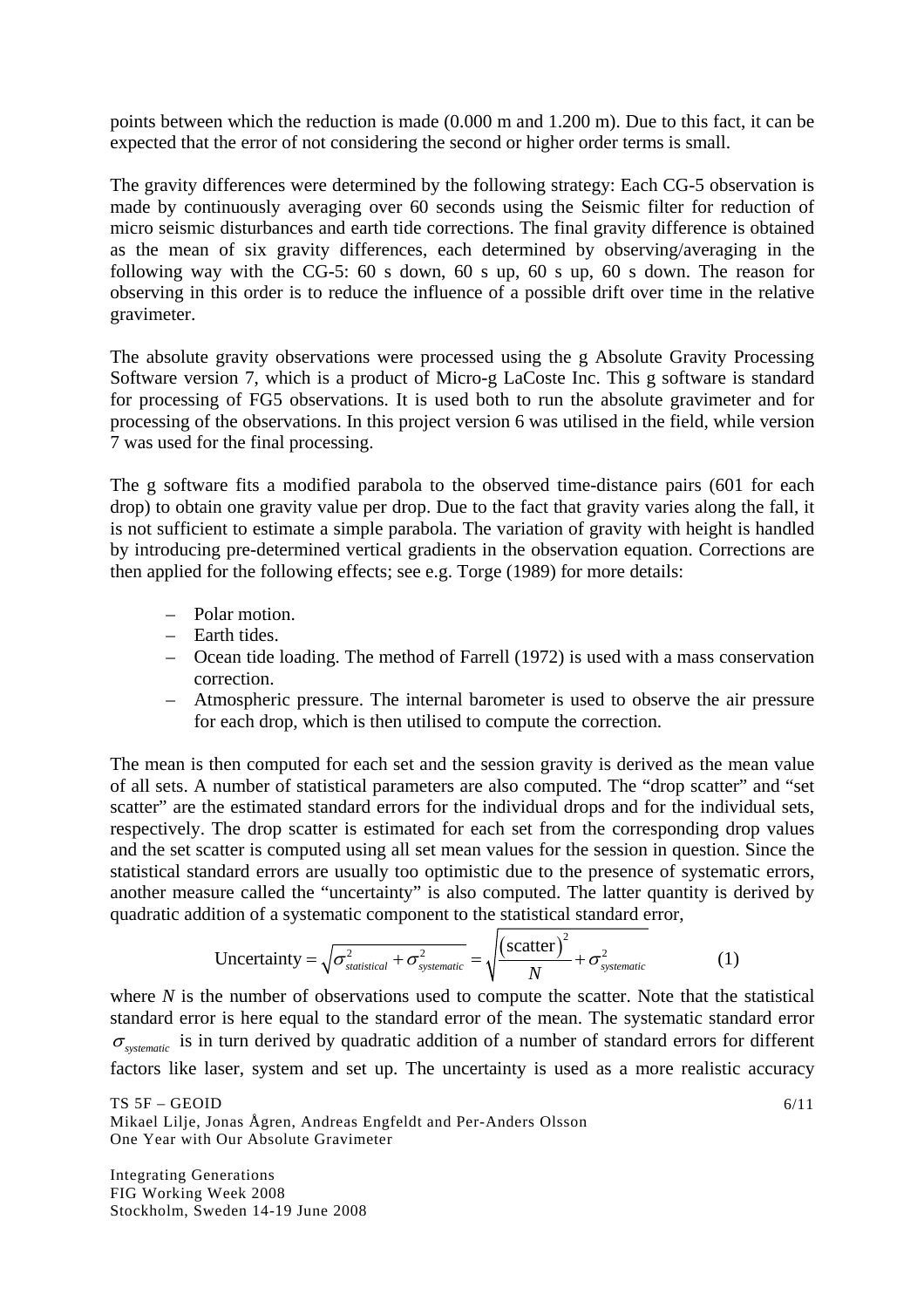measure, but it should be noticed that insofar as the statistical standard error is small, it depends on the assumed standard errors for the factors just mentioned.

### **NATIONAL AND NORDIC PERSPECTIVES ON OUR OBSERVATIONS**

We have already tried to describe why we consider the importance to perform absolute gravity observations. When it comes to geoid determination or to the development of a land uplift model it can easily be understood that Sweden is not enough as a geographical area. Our end products would not achieve the quality that is needed if we are only focusing on observations in Sweden. In order to decide the geoid model we need observations globally and for the post glacial rebound modelling, we need observations over at least the land uplift area. Absolute gravity observation at sites in Sweden has taken place since many years. The first observations in Sweden were done 1977. Since 2003, annual absolute gravity campaigns have been carried out in Fennoscandia. More than 30 stations covering Norway, Sweden, Finland and Denmark, se figure 3 has been observed more or less regularly. Five groups from Germany, Finland, Norway and Sweden with FG5 absolute gravimeters are engaged to survey the uplift by a mutually controlled procedure. Nearly all absolute stations are co-located with permanent GPS stations. Other techniques as tide gauges, VLBI, SLR and supra conducting gravimeter can also be found as various places (Lilje, 2008). Absolute gravimetry combined with geometrical methods allows separating vertical surface deformations and subsurface mass movements.

If we focus on the land uplift model, it is easy to realize that regular absolute observations are easier to carry out than more extensive relative campaigns. The absolute gravity observations are then used together with observations from e.g. permanent GNSS stations, mareografer and repeated weighing. It is not be enough here with a single gravity determination at a station since we are interested in gravity changes over time. If the country is rising this means that we are increasing the distance to Earth mass centre. The effect on the gravity is that it decreases over time. The change needs to be decided with high precision, approximately 0,1 µGal/years. It means that we need long time series before we from absolute gravity observations can determine the land uplift. We need moreover to have observations over the entire area why it is important to collaborate with our neighbouring countries. Today, there are absolute gravimeters similar as ours in Norway, Finland and several European countries. In the Nordic area, we have over 50 years of coordinated cooperation through the Nordic Commission of Geodesy (NKG).

The home of the absolute gravimeter is above all at Lantmäteriet where the Geodetic Research Division has installed a simpler test environment. The closest observation point is just outside Gävle and is called Mårtsbo. Here, we have two points, which make it possible to conduct comparisons with other instruments. We did this during last year when our German colleagues from Hannover were observing in Mårtsbo. In order to compare with the Finnish instrument and moreover to improve our own knowledge, we visit the Finnish geodetic station, Metsähovi. The station is situated just outside Helsinki.

Integrating Generations FIG Working Week 2008 Stockholm, Sweden 14-19 June 2008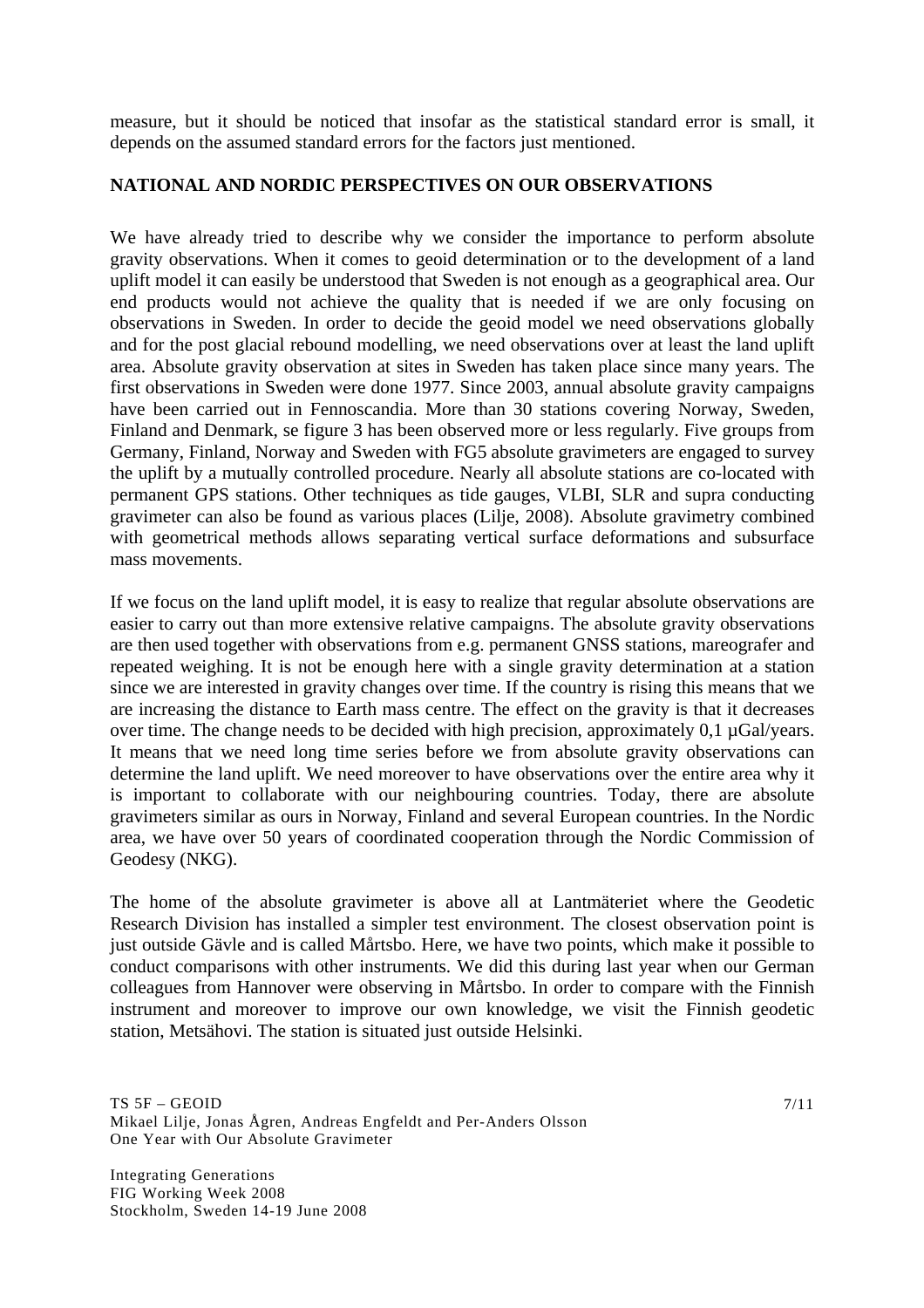Sweden has an important geodetic station outside Gothenburg. The station is called Onsala and belongs to Chalmers University of Technology. At this station other geodetic observing techniques as permanent GPS and VLBI (Very Long Baseline Interferometer) are present. During 2008, a supraconducting gravimeter will be installed. We conducted observations during March last year but gravity has been observed regularly since 1993 at this point. Among other Nordic stations that we visited during 2007 can also be mentioned the Norwegian stations Trysil and Vågstranda.



**Figure 3**: Stations in Fennoscandia for absolute gravimetry observations.

Lantmäteriet has the strategy of collocating geodetic observing techniques. Our gravity stations are almost every one collocated with permanent GNSS. Examples are the stations Visby (see figure 4), Östersund, Arjeplog and Kiruna.

TS 5F – GEOID Mikael Lilje, Jonas Ågren, Andreas Engfeldt and Per-Anders Olsson One Year with Our Absolute Gravimeter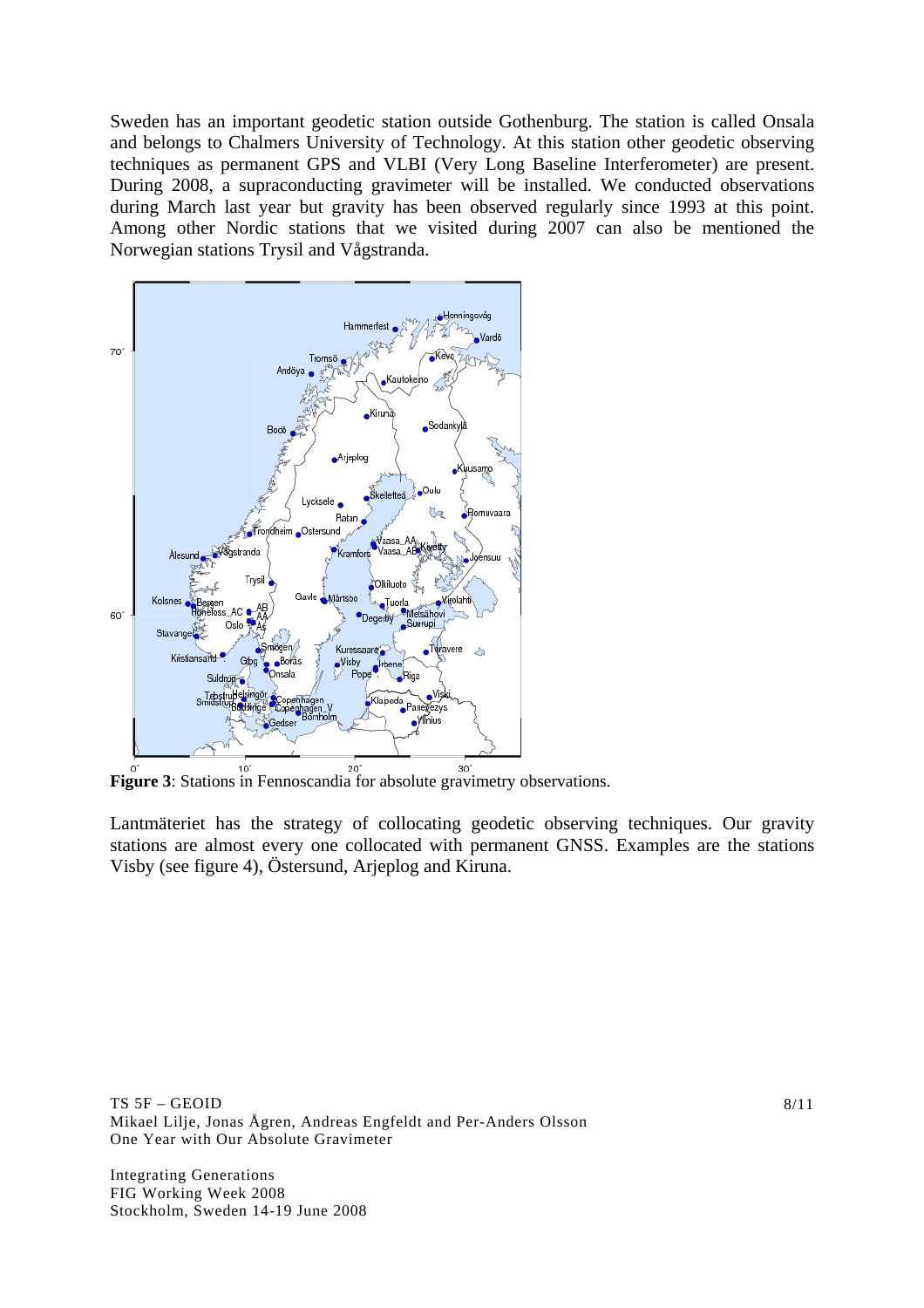

**Figure 4**: Visby, a permanent GNSS station as well as absolute gravimeter

### **SWEDESURVEY MISSIONS**

Lantmäteriet works international through the company Swedesurvey. A project is currently running in Serbia that includes some geodetic components. During 2007, three points were observed with absolute gravimetry. The three points (Grgeteg, Gradac and Sicevo) were decided in June and the observations were done during October. The result was over our expectation and our collaborative partner in Serbia was very pleased. Figure 5 and 6 shows one of the points.





**Figure 5**: Gradac **Figure 6**: The set-up at Gradac

### **COMPARISONS WITH OTHERS GRAVIMETERAR**

The instrument is very sophisticated and delivers accurate results. To know the quality of the instrument is important, but not always easy to determine. To compare your instrument with other instrument is therefore an important method to show you how your instrument behaves. We have during 2007 compared our instrument with a German instrument in Mårtsbo, with a Finnish instrument in Metsähovi and with a Norwegian instrument in Trysil.

An organized international comparison campaign is conducted regularly in Luxembourg. A comparison took place in November, 2007. The campaign had the name ICAG2007. At the

TS 5F – GEOID Mikael Lilje, Jonas Ågren, Andreas Engfeldt and Per-Anders Olsson One Year with Our Absolute Gravimeter

Integrating Generations FIG Working Week 2008 Stockholm, Sweden 14-19 June 2008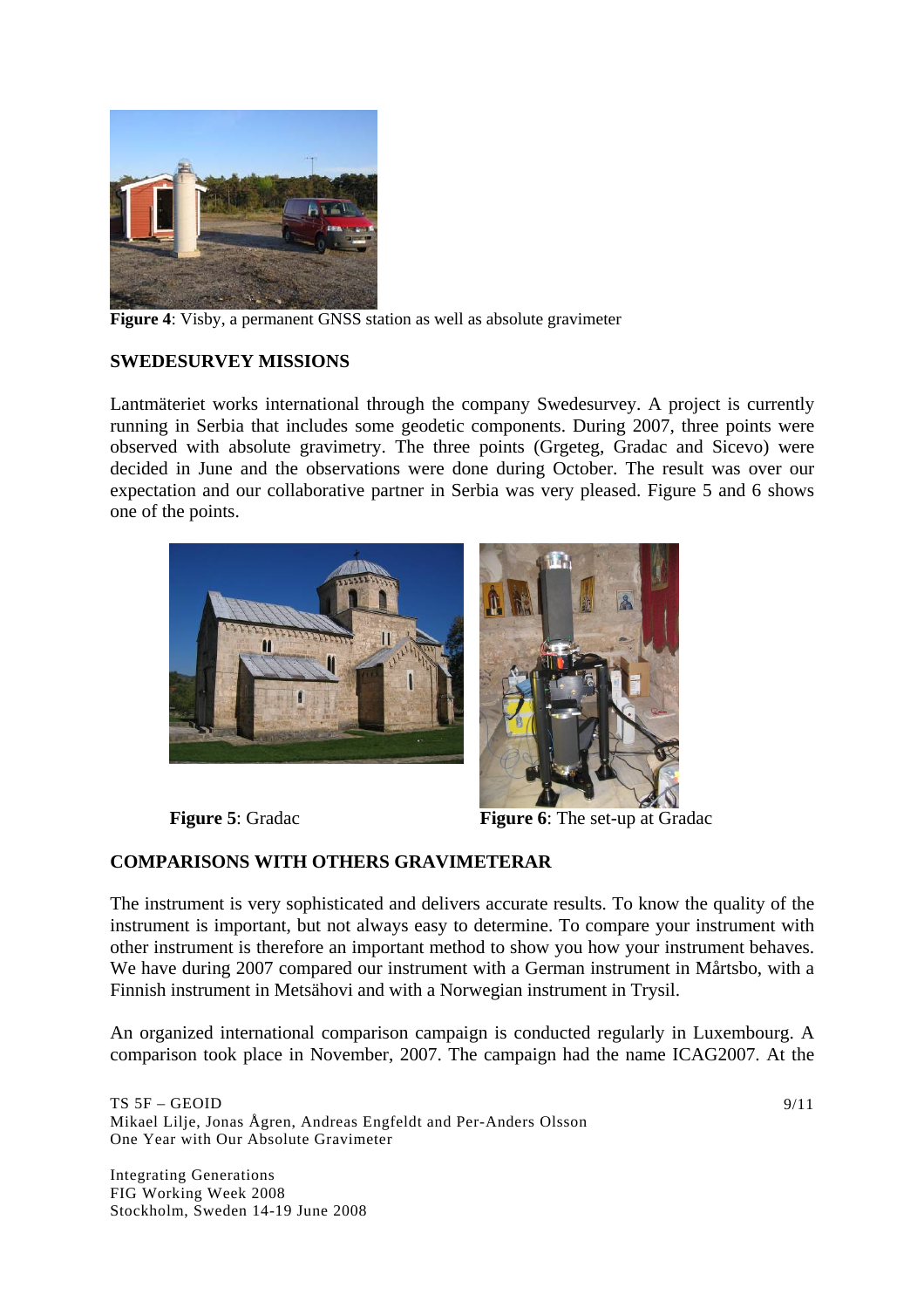occasion, 19 instruments were gathered and the preliminary results that we have received so far were promising regarding our instrument.

# **CONCLUSIONS**

One year with our absolute gravimeter has gone quickly. We have improved our level of knowledge significantly concerning gravimetry and how to handle the instrument. We have conducted 25 observations at 18 sited of which 7 are foreign stations.

To use absolute gravimetry at Lantmäteriet has just started but will need to be prioritized during a long time ahead. We will improve our models for post glacial rebound, and thereby extend the length of life for SWEREF 99 and RH 2000, as well as geoid model.

TS 5F – GEOID Mikael Lilje, Jonas Ågren, Andreas Engfeldt and Per-Anders Olsson One Year with Our Absolute Gravimeter